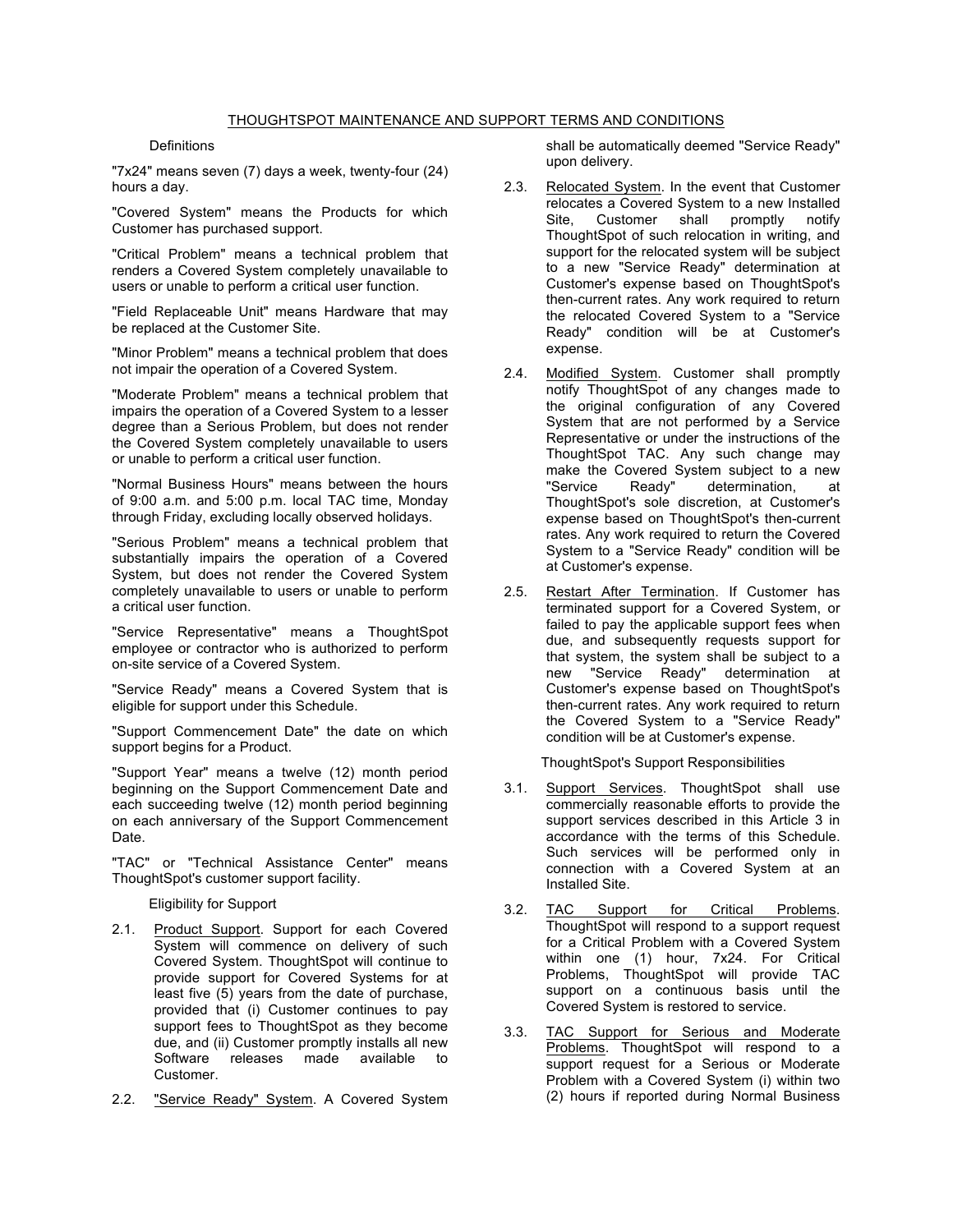Hours and (ii) on the next business day if reported outside Normal Business Hours. For Serious or Moderate Problems, ThoughtSpot will provide TAC support on a priority, but not necessarily continuous, basis until the Covered System's operation is no longer impaired.

- 3.4. TAC Support for Minor Problems. ThoughtSpot will acknowledge receipt of a support request for a Minor Problem with a Covered System (i) on the same business day if reported during Normal Business Hours and (ii) on the next business day if reported outside Normal Business Hours. Minor Problems will be addressed during Normal Business Hours only, in a manner and within a time frame as determined by ThoughtSpot in its sole discretion.
- 3.5. Automated Electronic Mail Messages. A Covered System may be configured to automatically send an electronic mail message to user-defined addresses, which may include the TAC, upon the detection of a specified error message. Because e-mail messages may travel over data communications networks not controlled by ThoughtSpot, ThoughtSpot cannot guarantee that electronic mail messages will be delivered or received.
- 3.6. Telephone Support. If Customer is located in the U.S., ThoughtSpot will provide Customer with unlimited, toll-free telephone access to the ThoughtSpot TAC. If Customer is located outside the U.S., ThoughtSpot will provide Customer with unlimited, but not necessarily toll-free, telephone access to the ThoughtSpot TAC.
- 3.7. On-line Support. ThoughtSpot will provide 7x24 access via its website to certain electronic support services, which may include problem reporting and tracking, a technical knowledgebase, software updates, patch downloads, and diagnostic tools. ThoughtSpot may, in its sole discretion, modify, change or remove any or all electronic support services from its website.
- 3.8. On-site Support. If ThoughtSpot, in its sole discretion, determines that it is necessary to do so, ThoughtSpot will provide on-site support at ThoughtSpot's cost and expense, including labor, parts, and material necessary to repair a Covered System. ThoughtSpot will provide onsite support to service a host computer or install On-site Spares. Upon arrival at the site, ThoughtSpot will provide support until the Covered System is operational or for as long as reasonable progress is being made. Such support may be temporarily suspended if additional parts or resources are required, but will resume when they become available.
- 3.9. Software Updates, Patches, and New

Releases. ThoughtSpot shall provide, at no additional cost to Customer, all applicable Software updates, patches, and new releases.

Customer's Support Responsibilities

- 4.1. Primary Contact. Customer shall assign and maintain a technically skilled employee or agent who will serve as Customer's primary contact with ThoughtSpot. Customer shall provide ThoughtSpot with this individual's name and contact information. Customer may change its primary contact at any time upon prior written notice to ThoughtSpot.
- 4.2. Other Contacts. Customer may identify a reasonable number of other individuals who are authorized to request support for a Covered System. Customer shall provide ThoughtSpot with the names and contact information for these individuals. Customer may change these contacts at any time upon prior written notice to ThoughtSpot.
- 4.3. Support Requests. For all non-Critical Problems, Customer is strongly encouraged to make all support requests via ThoughtSpot's Internet website in order to ensure communication of all essential information, including but not limited to log files. Support requests for Critical Problems may be made via the website or telephone, except that support requests for Critical Problems outside of Normal Business Hours must be made by telephone. For Critical Problems, Customer shall provide ThoughtSpot with a dedicated contact person who will be available to assist ThoughtSpot for the duration of the Critical Problem. Customer shall provide ThoughtSpot with the name and contact information for such individual. Customer may change such contacts at any time upon prior written notice to ThoughtSpot.
- 4.4. Routine Maintenance. Customer shall maintain each Covered System and its components in a manner consistent with all applicable product specifications provided by ThoughtSpot or the manufacturer, including but not limited to cleaning, replacing expendable parts, and performing regular operating checks.
- 4.5. Remote Access. Customer shall provide, at no cost to ThoughtSpot, access to and use of suitable telecommunications lines and equipment to establish data communication via a mutually agreed interface between the TAC and a Covered System.
- 4.6. Diagnostics. Customer shall execute diagnostic routines when requested by ThoughtSpot and shall promptly provide the results to ThoughtSpot.
- 4.7. Field Replaceable Units. Customer shall only